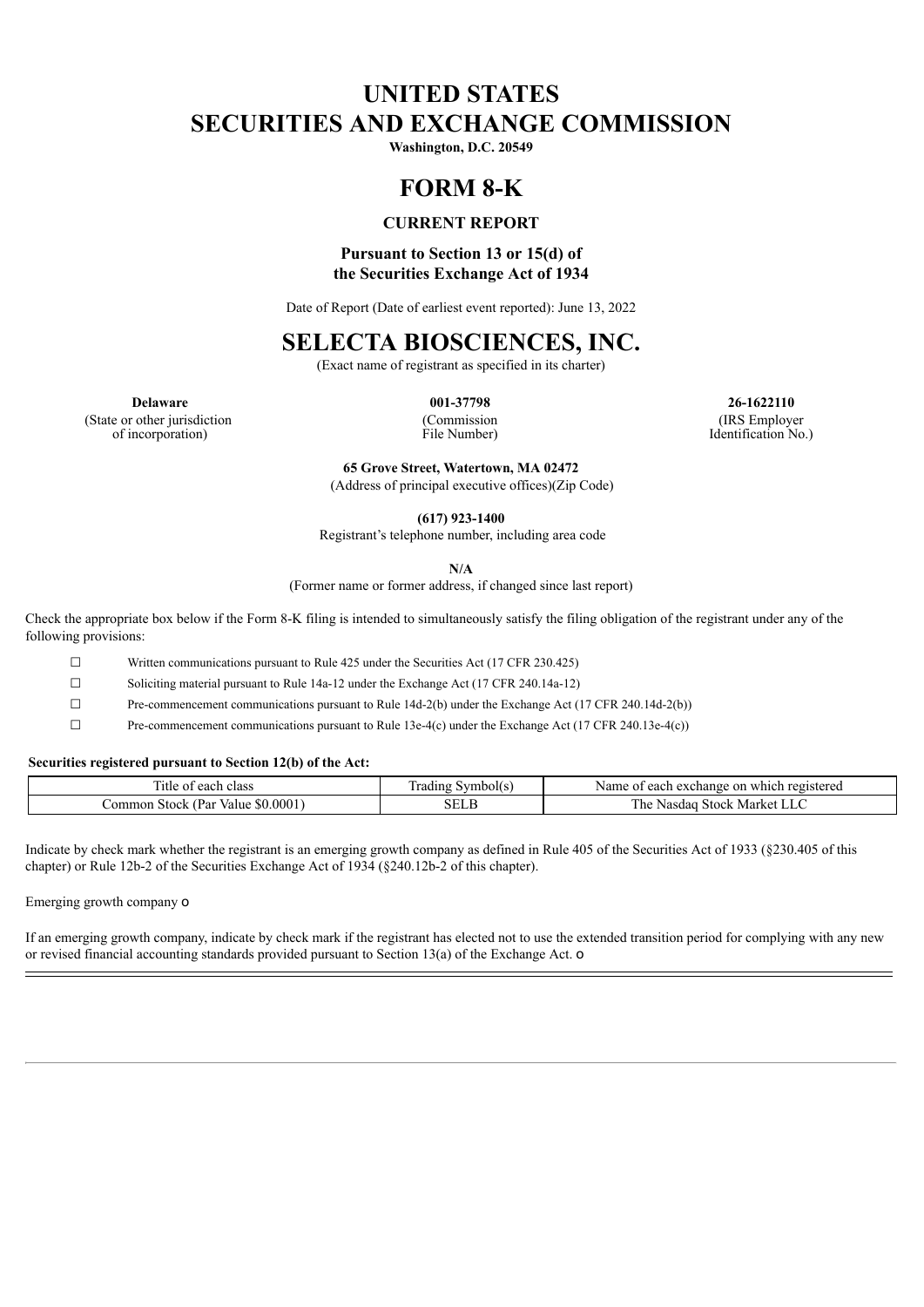### **Item 7.01 Regulation FD Disclosure.**

On June 13, 2022, Selecta Biosciences, Inc. (the "Company") issued a press release announcing certain information relating to its business. A copy of the press release is attached to this Current Report on Form 8-K as Exhibit 99.1. The Company undertakes no obligation to update, supplement or amend the materials attached hereto as Exhibit 99.1.

The information in this Item 7.01, including Exhibit 99.1 attached hereto, shall not be deemed "filed" for purposes of Section 18 of the Securities Exchange Act of 1934, as amended (the "Exchange Act"), or otherwise subject to the liabilities of that section, nor shall it be deemed incorporated by reference into any filing under the Securities Act of 1933, as amended, or the Exchange Act, except as expressly set forth by specific reference in such a filing.

#### **Item 9.01. Financial Statements and Exhibits.**

(d) Exhibits

| Exhibit<br>No. | <b>Description</b>                                                          |  |
|----------------|-----------------------------------------------------------------------------|--|
| 99.1           | Press Release Issued on June 13, 2022                                       |  |
| 104            | Cover Page Interactive Data File (embedded within the Inline XBRL document) |  |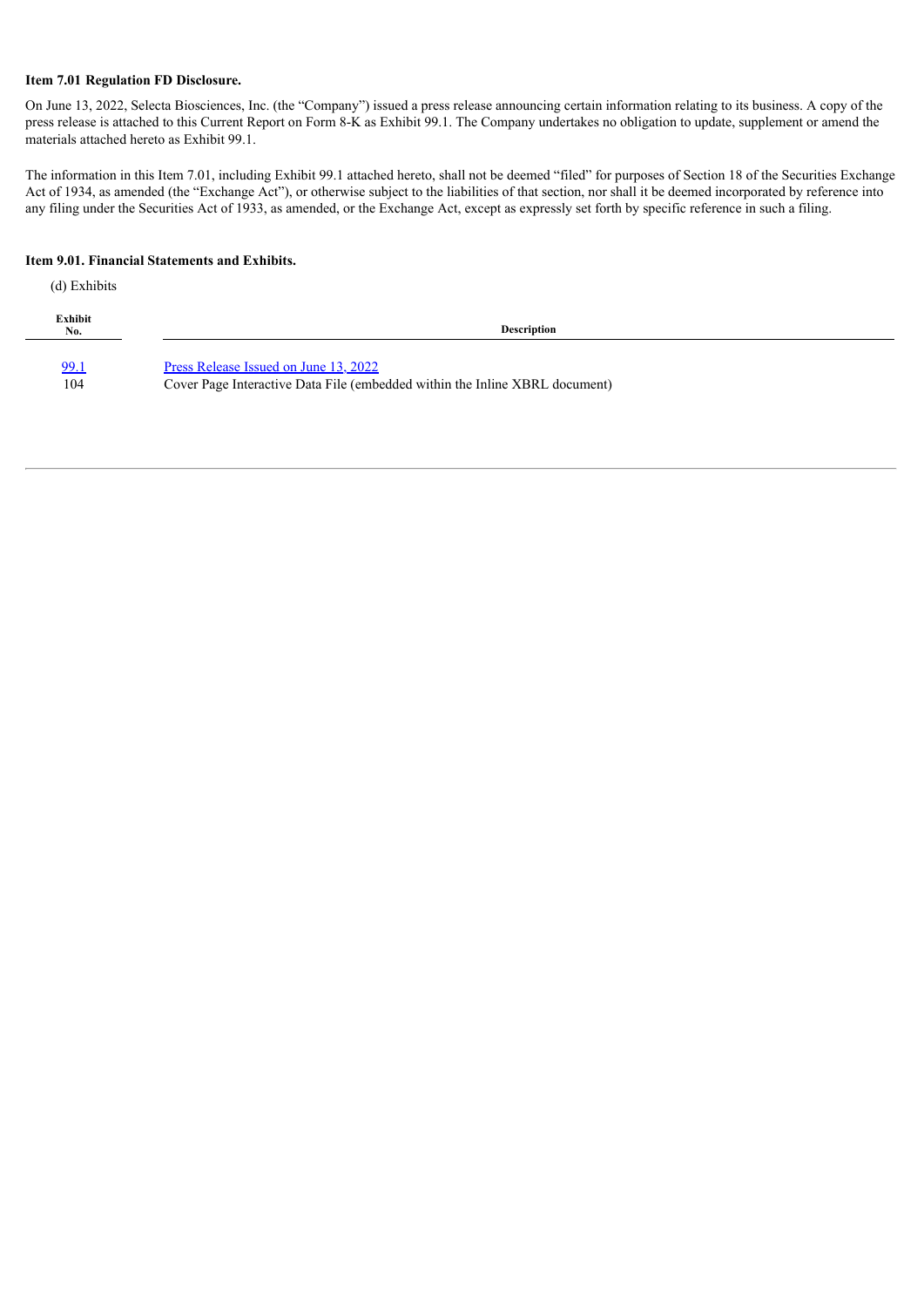#### **SIGNATURES**

Pursuant to the requirements of the Securities Exchange Act of 1934, the registrant has duly caused this report to be signed on its behalf by the undersigned hereunto duly authorized.

SELECTA BIOSCIENCES, INC.

Date: June 13, 2022 By: /s/ Carsten Brunn, Ph.D.

Carsten Brunn, Ph.D. President and Chief Executive Officer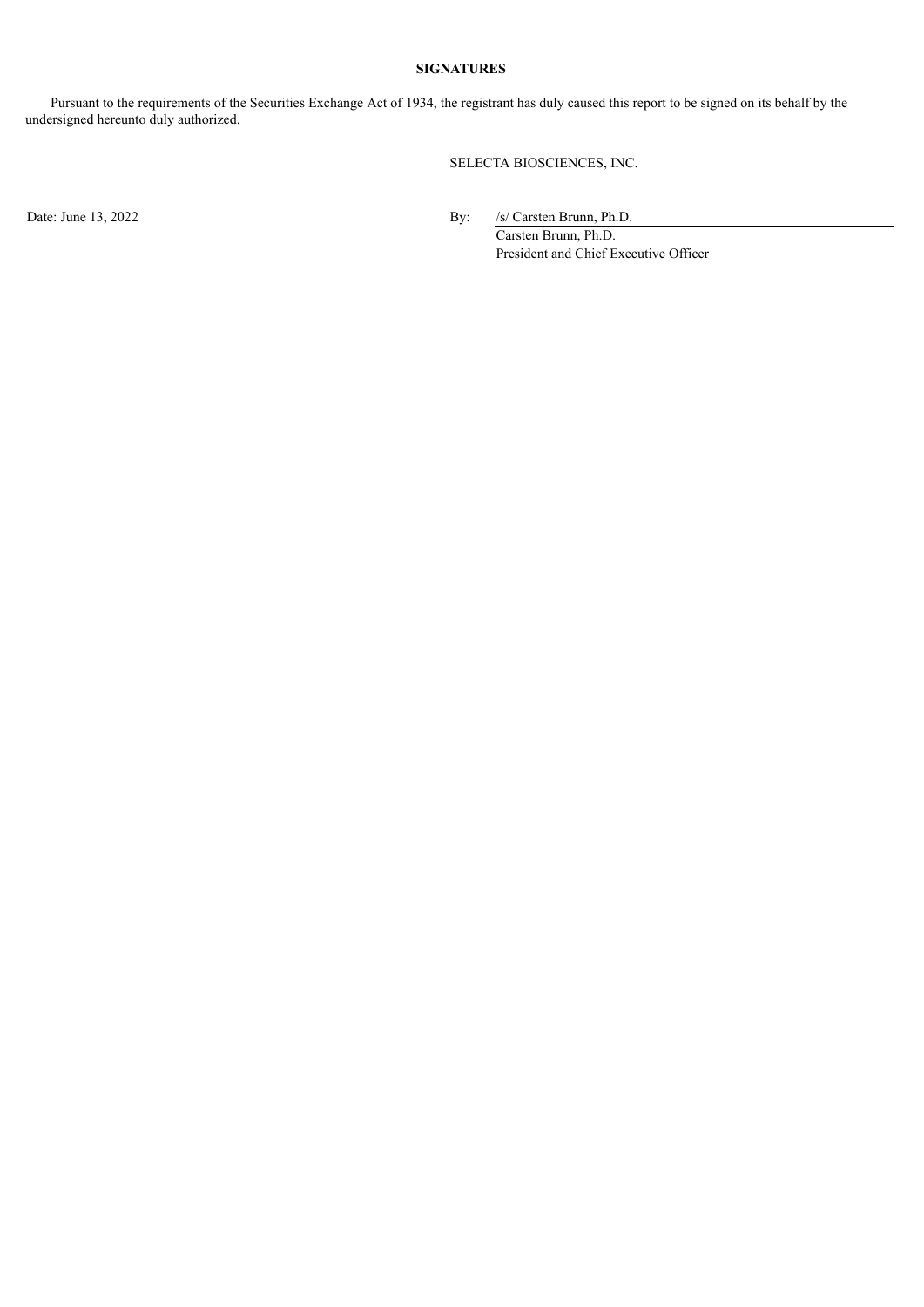<span id="page-3-0"></span>

# **Selecta Biosciences Announces Partnership Advancements and Clinical Trial Updates**

- Sarepta extends Research License and Option Agreement for ImmTOR® in Duchenne Muscular Dystrophy and certain Limb-Girdle *Muscular Dystrophies-*
- Selecta to receive a \$2 million payment from Sarepta extending their option periods under the agreement to O1 2023-
- Enrollment in DISSOLVE II, the Phase 3 study evaluating SEL-212 for chronic refractory gout, continues to advance with full enrollment anticipated by the end of Q2 2022. The achievement of this milestone would trigger a \$10 million milestone payment *obligation from Sobi-*
- DISSOLVE I & II studies remain on track for completion in O4 2022 with joint topline data in O1 2023-

**WATERTOWN, Mass., June 13, 2022** (GLOBE NEWSWIRE) -- Selecta Biosciences, Inc. (NASDAQ: SELB), a biotechnology company leveraging its clinically validated ImmTOR® platform to develop tolerogenic therapies for autoimmune diseases, enhance gene therapies and mitigate unwanted immune responses to biologics, today announced several pipeline advancements and partnership updates.

#### **Extension of Sarepta's Research License and Option Agreement**

Sarepta Therapeutics (NASDAQ: SRPT) has extended the options under the Research License and Option Agreement to license the rights to develop and commercialize Selecta's immune tolerance platform, ImmTOR®, for use in Duchenne Muscular Dystrophy (DMD) and certain Limb-Girdle Muscular Dystrophies (LGMD). Selecta will receive a \$2 million payment for the nine-month extension to both options. Additionally, Selecta is eligible to receive an additional \$4 million payment upon the achievement of certain near-term preclinical milestones by Sarepta. If Sarepta exercises its option to enter a commercial license agreement for DMD or LGMD Selecta will be eligible for additional development, regulatory, and commercial milestone payments, as well as tiered royalties on net product sales.

#### **Clinical Pipeline Updates**

DISSOLVE II, the second of two Phase 3 clinical studies evaluating SEL-212 for chronic refractory gout, continues to progress. SEL-212 is a combination of Selecta's ImmTOR® immune tolerance platform and a therapeutic uricase enzyme (pegadricase).

"As a result of Selecta's proactive addition of 11 trial sites in the United States and the commitment of our clinical team, investigators and study participants around the world, DISSOLVE II is on track to successfully enroll approximately 140 study participants by the end of Q2 2022" said Carsten Brunn, Ph.D., President and Chief Executive Officer of Selecta. "We expect to complete the study in Q4 2022 and announce joint topline data from DISSOLVE I and II in Q1 2023. The upcoming completion of enrollment for DISSOLVE II brings us one step closer to our ultimate goal of providing a differentiated and more convenient treatment option for patients suffering from chronic refractory gout.

Swedish Orphan Biovitrum AB, (Sobi) has in-licensed SEL-212 from Selecta and is responsible for development, regulatory and commercial activities in all markets outside of China. The Phase 3 program for SEL-212 is being run by Selecta and funded by Sobi. The completion of enrollment in DISSOLVE I & II will result in a \$10 million milestone payment obligation from Sobi to Selecta.

Additionally, Selecta continues to progress its wholly owned gene therapy program, SEL-302 for the treatment of patients with methylmalonic acidemia (MMA), toward the clinic. Selecta expects to start a Phase 1 clinical trial in Q4 2022.

1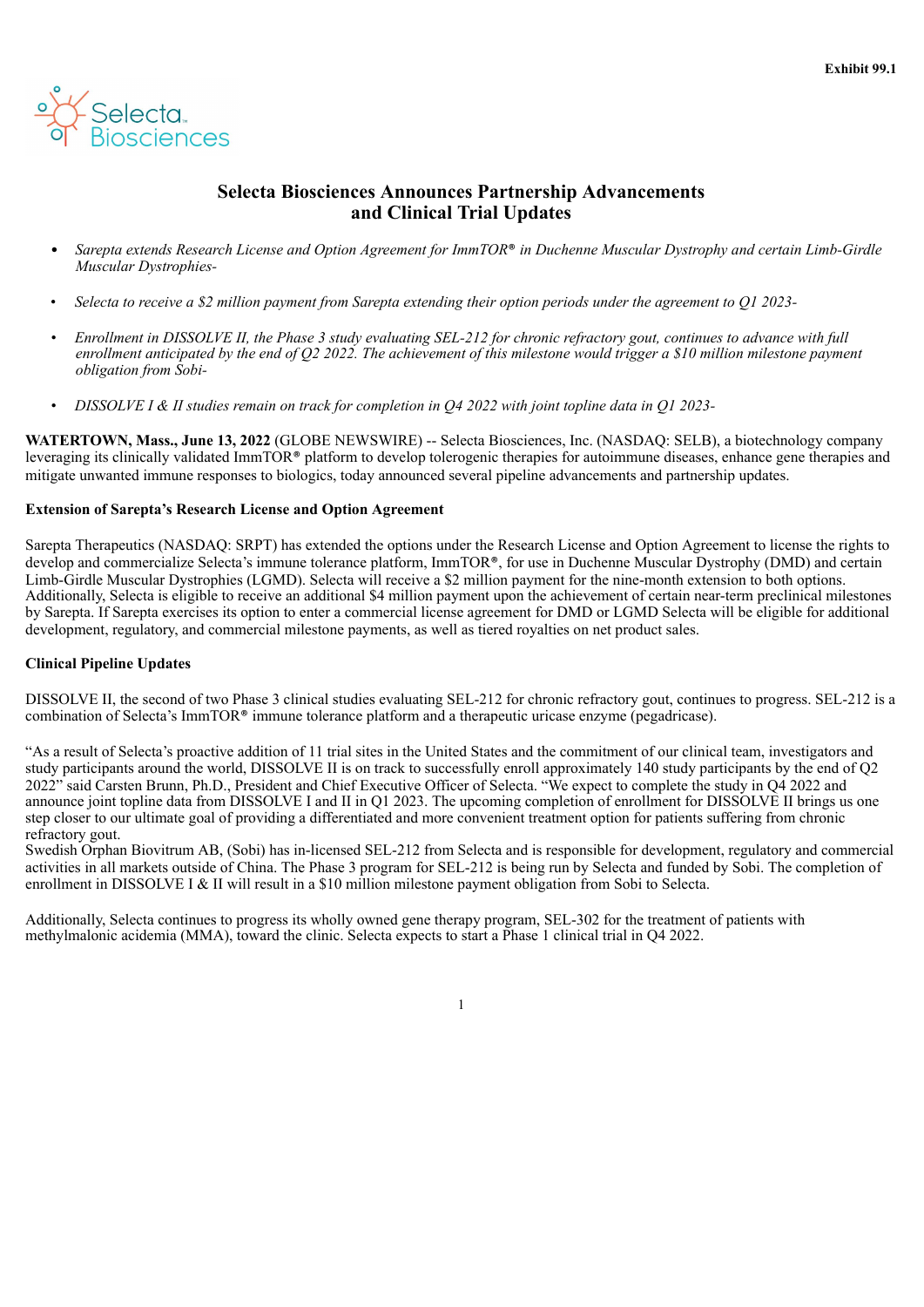#### **DISSOLVE clinical program**

The DISSOLVE Phase 3 clinical program consists of two double-blind, placebo-controlled studies of SEL-212, titled "A Randomized Double-Blind, Placebo-Controlled Study of SEL-212 in Patients with Gout Refractory to Conventional Therapy," in which SEL-212 will be evaluated at two doses of ImmTOR (0.1 mg/kg and 0.15 mg/kg), and one dose of pegadricase (0.2 mg/kg) in both studies. In DISSOLVE I, safety and efficacy will be evaluated in 112 patients at six months and will have a six-month extension to evaluate safety. DISSOLVE II will assess safety and efficacy in approximately 140 patients at only the six-month time point, with no extension. The primary endpoint in both studies is serum uric acid (SUA) control during month six, a well-validated measure of disease severity in chronic refractory gout. Secondary endpoints include tender and swollen joint counts, tophus burden, patient-reported outcomes of activity limitation and quality of life and gout flare incidence. For more details about the study, visit clinicaltrials.gov (NCT04513366).

#### **SEL-212**

SEL-212 is a novel combination medicine designed to sustain SUA levels in people with chronic refractory gout, potentially reducing harmful tissue urate deposits which when left untreated can lead to debilitating gout flares and joint deformity.<sup>1</sup> SEL-212 consists of pegadricase, Selecta's proprietary pegylated uricase, co-administered with ImmTOR, designed to mitigate the formation of anti-drug antibodies (ADAs). ADAs develop due to unwanted immune responses to biologic medicines, reducing their efficacy and tolerability, which remains an issue across multiple therapeutic modalities and disease states including chronic refractory gout.

#### **Chronic refractory gout**

Gout is the most common form of inflammatory arthritis with more than 8.3 million people in the United States having been diagnosed with gout, which is caused by high levels of uric acid in the body that accumulate around the joints and other tissues and can result in flares that cause intense pain. Approximately 160,000 people in the United States suffer from chronic gout refractory to conventional medicines, a painful and debilitating condition in which people SUA levels below 6 mg/dL and therefore have several flares per year and can develop nodular masses of uric acid crystals known as tophi.<sup>1</sup> Elevated SUA levels have been associated with diseases of the heart, vascular system, metabolism, kidney and joints. 2

#### **About Selecta Biosciences, Inc.**

Selecta Biosciences Inc. (NASDAQ: SELB) is a clinical stage biotechnology company leveraging its ImmTOR® platform to develop tolerogenic therapies that selectively mitigate unwanted immune responses. With a proven ability to induce tolerance to highly immunogenic proteins, ImmTOR has the potential to amplify the efficacy of biologic therapies, including redosing of life-saving gene therapies, as well as restore the body's natural self-tolerance in autoimmune diseases. Selecta has several proprietary and partnered programs in its pipeline focused on enzyme therapies, gene therapies, and autoimmune diseases. Selecta Biosciences is headquartered in the Greater Boston area. For more information, please visit www.selectabio.com.

#### **Selecta Forward-Looking Statements**

This press release contains "forward-looking statements" within the meaning of the Private Securities Litigation Reform Act of 1995, including, but not limited to, statements regarding the anticipated timing or the outcome of ongoing and planned clinical trials, studies and data readouts, the anticipated timing or the outcome of the FDA's review of the Company's regulatory filings, the Company's and its partners' ability to conduct its and their clinical trials and preclinical studies, the timing or making of any regulatory filings, the potential treatment applications of product candidates utilizing the ImmTOR platform in areas such as gene therapy, gout and autoimmune disease, the ability of the Company and its partners where applicable to develop gene therapy products using ImmTOR, the novelty of treatment paradigms that the Company is able to develop, whether the observations made in non-human study subjects will translate to studies performed with human beings, the potential of any therapies developed by the Company to fulfill unmet medical needs, the Company's plan to apply its ImmTOR technology platform to a range of biologics for rare and orphan genetic diseases, the potential of the Company's technology to enable repeat administration in gene therapy product candidates and products, the ability to re-dose patients and the potential of ImmTOR to allow for re-dosing, the potential to safely re-dose AAV, the ability to restore transgene expression, the potential of the ImmTOR technology platform generally and the Company's ability to grow its strategic partnerships, and enrollment in the Company's clinical trials. Actual results may differ materially from those indicated by such forward-looking statements as a result of various important factors, including, but not limited to, the following: the

2